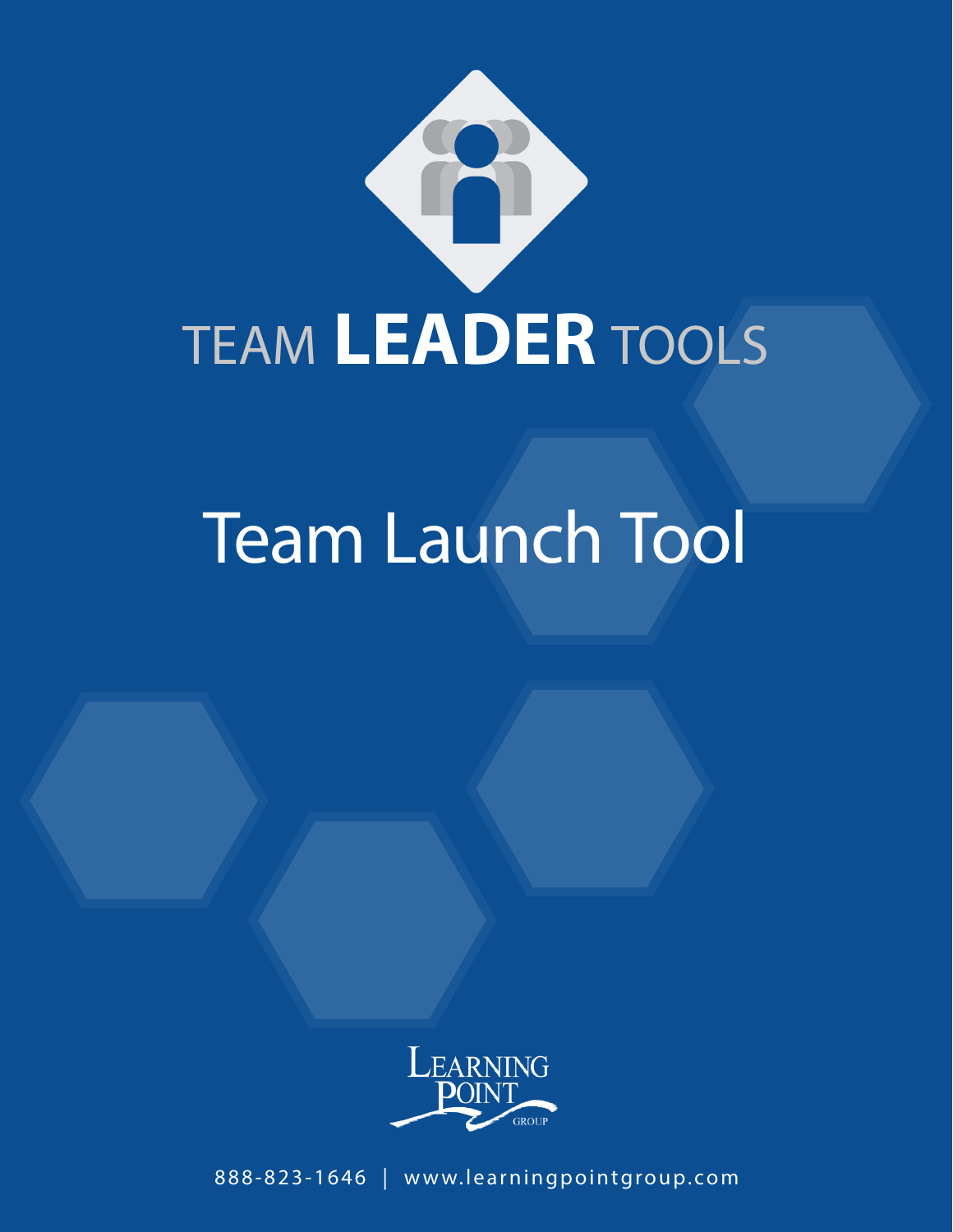### **Team Launch Tool Overview**

#### **What and Why**

The Team Launch Tool helps you facilitate an initial discussion with your team that creates team identity. Team members need to know the WHY, WHAT, WHO, and HOW of your team. The Team Launch Tool helps to get that started. As a result, team members will identify with the overall purpose of the team, with the other members of the team, and with the processes and parameters that will contribute to the team's success. This all helps to create team vision.

#### **How**

The following key actions can help you use the Team Launch Tool.

- 1. Provide a copy of the Team Launch Tool to each team member and ask them to prepare their thoughts
- 2. Schedule and hold a team discussion on the six P's. Capture and utilize the key points made in the discussion.
- 3. Use the six P's to discuss the purpose and role of the team with key stakeholders.
- 4. Use the six P's to help you formulate and finalize the Team Charter.
- 5. Continually refer back to the Team Launch Tool to help you maintain a high level of team identity within the team.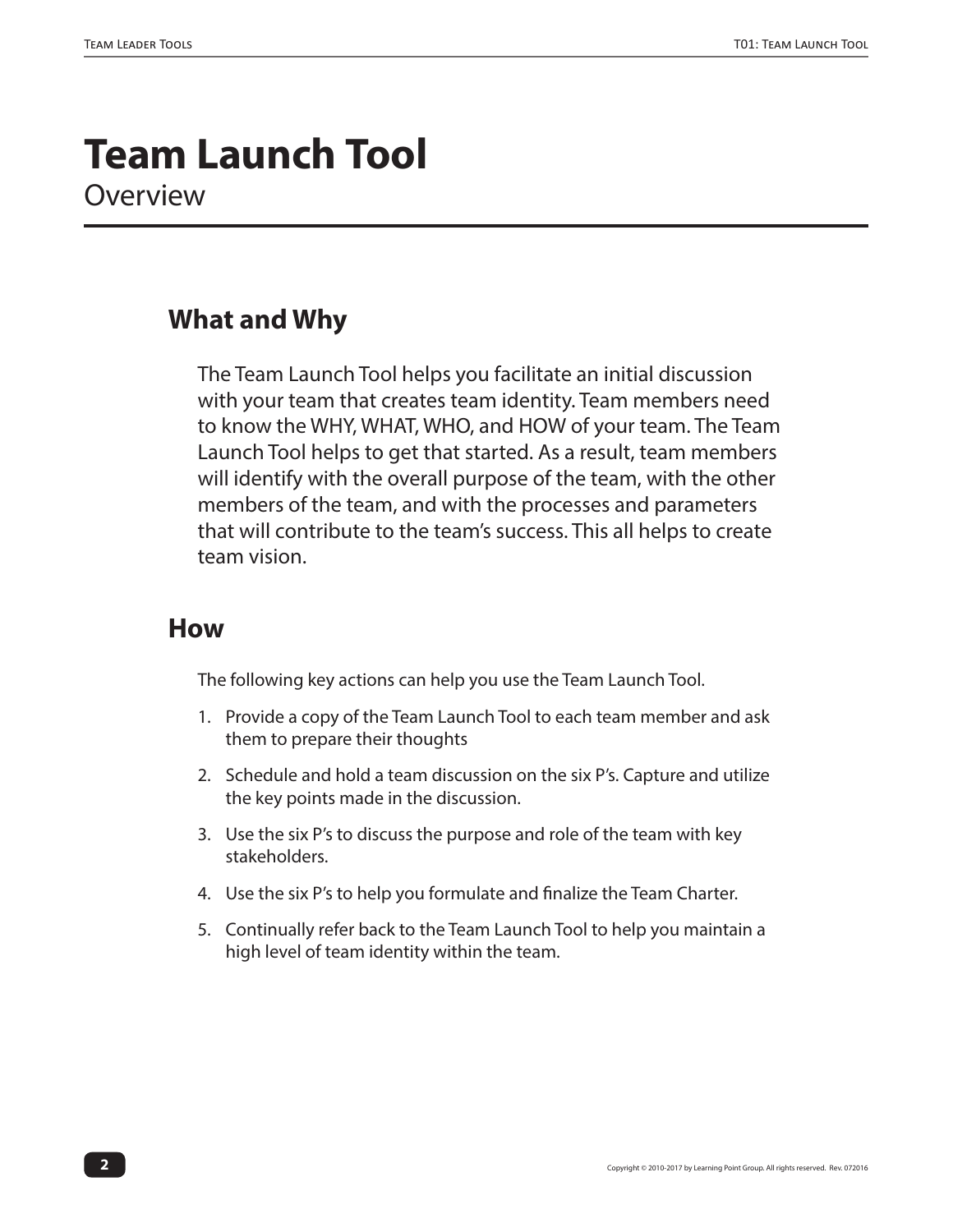# **Team Launch Tool**

Discuss and Clarify the Six P's

| <b>PURPOSE</b>                                                                                                                                                                                                        | <b>Key Questions</b>                                                                                                                                                                                                                                                                            |
|-----------------------------------------------------------------------------------------------------------------------------------------------------------------------------------------------------------------------|-------------------------------------------------------------------------------------------------------------------------------------------------------------------------------------------------------------------------------------------------------------------------------------------------|
| The purpose should explain why the team exists<br>and what value the team provides to its customers<br>and the organization.                                                                                          | • What is our team's purpose? Why does our team exist?<br>• What value does our team create and to whom does it<br>provide that value?<br>• What is the philosophy by which we operate?<br>What are we doing well as a team to clarify and live by our<br>team's purpose?                       |
| <b>PEOPLE</b><br>The team identifies with the people who have the<br>most impact on the team's success. Team members<br>identify with each other. They also identify with<br>the team's sponsor and key stakeholders. | • Who are the core members of the team? What do they each<br>contribute to the team?<br>• Who is the team's sponsor? What does the sponsor expect?<br>Who are the team's key stakeholders? What do they expect?<br>$\bullet$<br>What do we need and expect from our stakeholders?<br>$\bullet$  |
| <b>PRIORITIES</b><br>Priorities help the team establish what is most<br>important. They define both results and behavior.<br>Team priorities help form the basis for goal setting,<br>planning, and decision making.  | What are the three to five top priorities for our team?<br>$\bullet$<br>Are these priorities in line with the team's purpose and the<br>$\bullet$<br>expectations of key stakeholders?<br>• Are we in agreement on these priorities as a team?<br>• Can we write SMART goals for each priority? |
| <b>PARAMETERS</b><br>The purpose should explain why the team exists<br>and what value the team provides to its customers<br>and the organization.                                                                     | • What is the scope of our team? What are the boundaries?<br>• What kind of authority do we have and NOT have?<br>• What are the key policies/procedures that we must abide by?<br>What is our budget and resources?<br>$\bullet$<br>• What other parameters must we work within?               |
| <b>PROCESSES</b><br>Processes include the steps, methods, and<br>communication that the team employs to achieve<br>results. The team should know them well and<br>continually work to improve them.                   | • What are the key processes that our team utilizes to<br>accomplish its purpose and its goals?<br>• Are we clear on how each key process currently works?<br>Are there immediate opportunities to clarify or improve any<br>$\bullet$<br>of these processes?                                   |
| <b>PROGRESS</b><br>The team defines how it will measure and track<br>progress. Team members should have a clear idea<br>of what success looks like.                                                                   | What key measures can we use to track progress?<br>$\bullet$<br>How can we best display our team's progress toward goals?<br>How can we keep measures current, relevant, and visible?<br>$\bullet$<br>How can we best review and discuss our progress?                                          |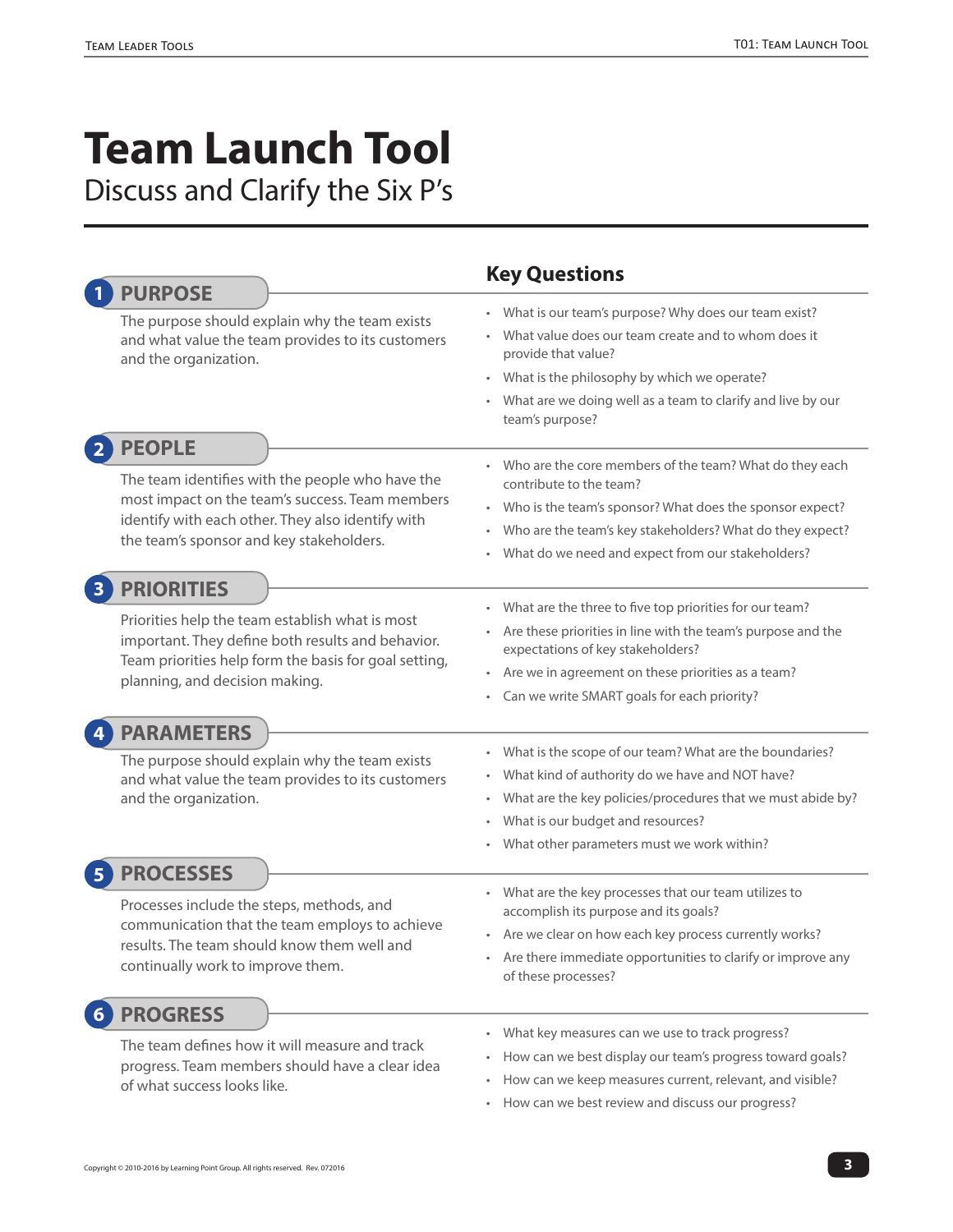